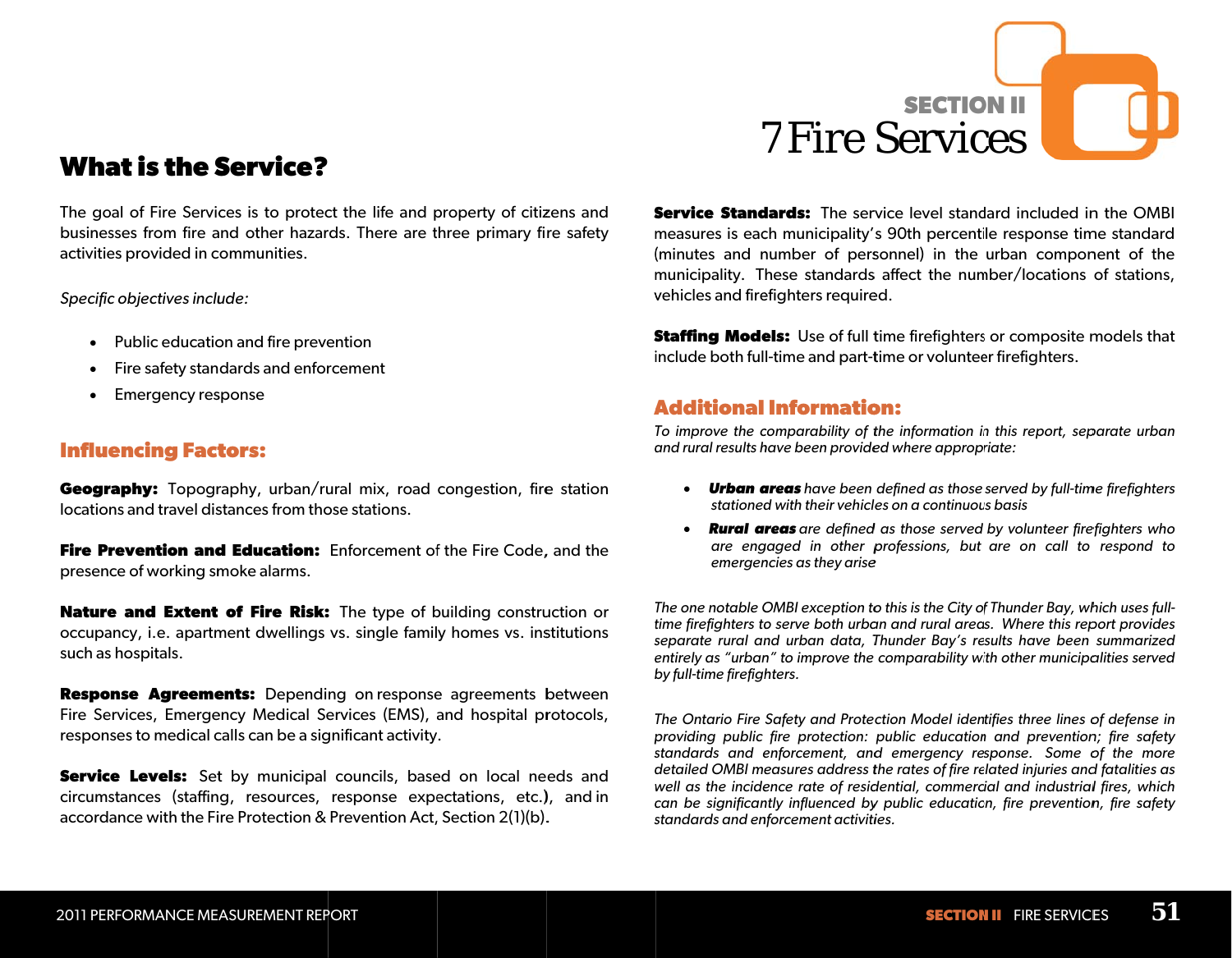# **Fire Services**

### **How many hours are staffed fire vehicles available to respond to emergencies in urban areas?**

*Fig 7.1 Number of Staffed Fire In-Service Vehicle Hours per Capita (Urban Area)*



*Source: FIRE230 (Service Level)*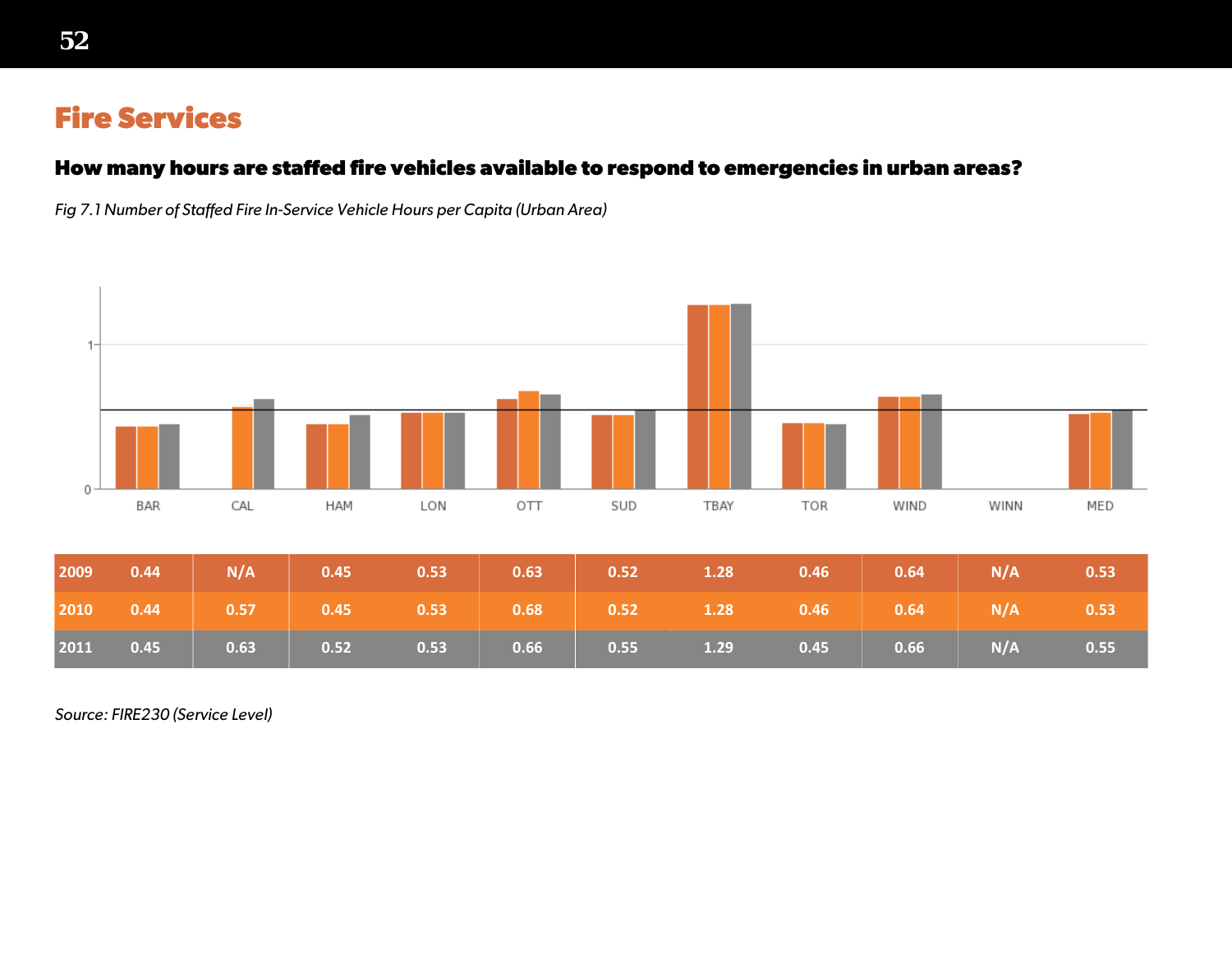### **How many hours are fire vehicles available to respond to emergencies in rural areas?**



*Fig 7.2 Number of Fire In-service Vehicle Hours per Capita (Rural Area)*

#### *Source: FIRE232 (Service Level)*

Comment: Rural areas tend to have higher vehicle hours because a proportionately greater number of vehicles are necessary to adequately cover broader geographic service areas with an acceptable response time. Rural areas typically do not have fire hydrants, necessitating the use of water tanker vehicles that are not required in urban areas.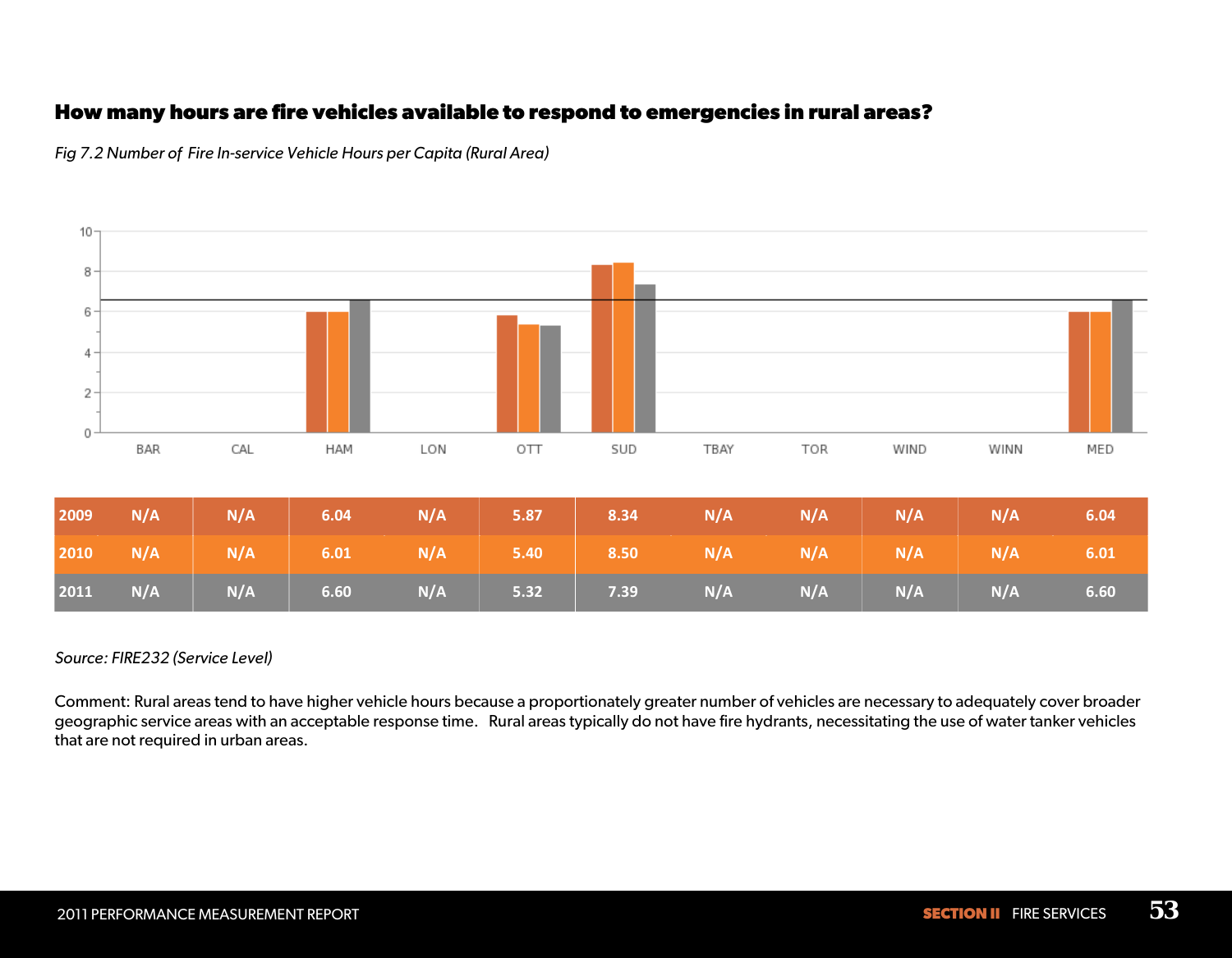# **How many injuries and fatalities resulted from residential fires?**

| <b>Municipality</b>    |       | <b>Residential Fire Related</b><br><b>Injuries</b><br>per 100,000 Population<br>(Urban and Rural) |       | <b>Residential Fire Related</b><br><b>Fatalities</b><br>per 100,000 Population<br>(Urban and Rural) |      |      |  |
|------------------------|-------|---------------------------------------------------------------------------------------------------|-------|-----------------------------------------------------------------------------------------------------|------|------|--|
|                        | 2009  | 2010                                                                                              | 2011  | 2009                                                                                                | 2010 | 2011 |  |
| <b>Barrie</b>          | 5.00  | 4.26                                                                                              | 4.26  | 0.00                                                                                                | 0.71 | 0.71 |  |
| <b>Hamilton</b>        | 10.08 | 7.76                                                                                              | 6.97  | 0.38                                                                                                | 0.76 | 0.19 |  |
| Calgary                | N/A   | 2.61                                                                                              | 1.74  | N/A                                                                                                 | 0.19 | 0.18 |  |
| London                 | 6.07  | 6.57                                                                                              | 10.10 | 0.00                                                                                                | 0.82 | 0.00 |  |
| Ottawa                 | 4.62  | 2.83                                                                                              | 2.80  | 0.66                                                                                                | 0.11 | 0.43 |  |
| <b>Greater Sudbury</b> | 4.36  | 5.66                                                                                              | 4.37  | 1.24                                                                                                | 0.63 | 0.62 |  |
| <b>Thunder Bay</b>     | 11.92 | 9.17                                                                                              | 11.99 | 0.92                                                                                                | 0.00 | 1.85 |  |
| Toronto                | 2.43  | 1.98                                                                                              | 2.90  | 0.73                                                                                                | 0.58 | 0.61 |  |
| Windsor                | 11.09 | 9.70                                                                                              | 16.12 | 0.00                                                                                                | 0.46 | 1.90 |  |
| Median                 | 5.54  | 5.66                                                                                              | 4.37  | 0.52                                                                                                | 0.58 | 0.61 |  |

*Fig 7.3 Number of Injuries and Fatalities as a Result of Residential Fires – Urban and Rural Areas* 

*Source: FIRE105 and FIRE110 (Community Impact)*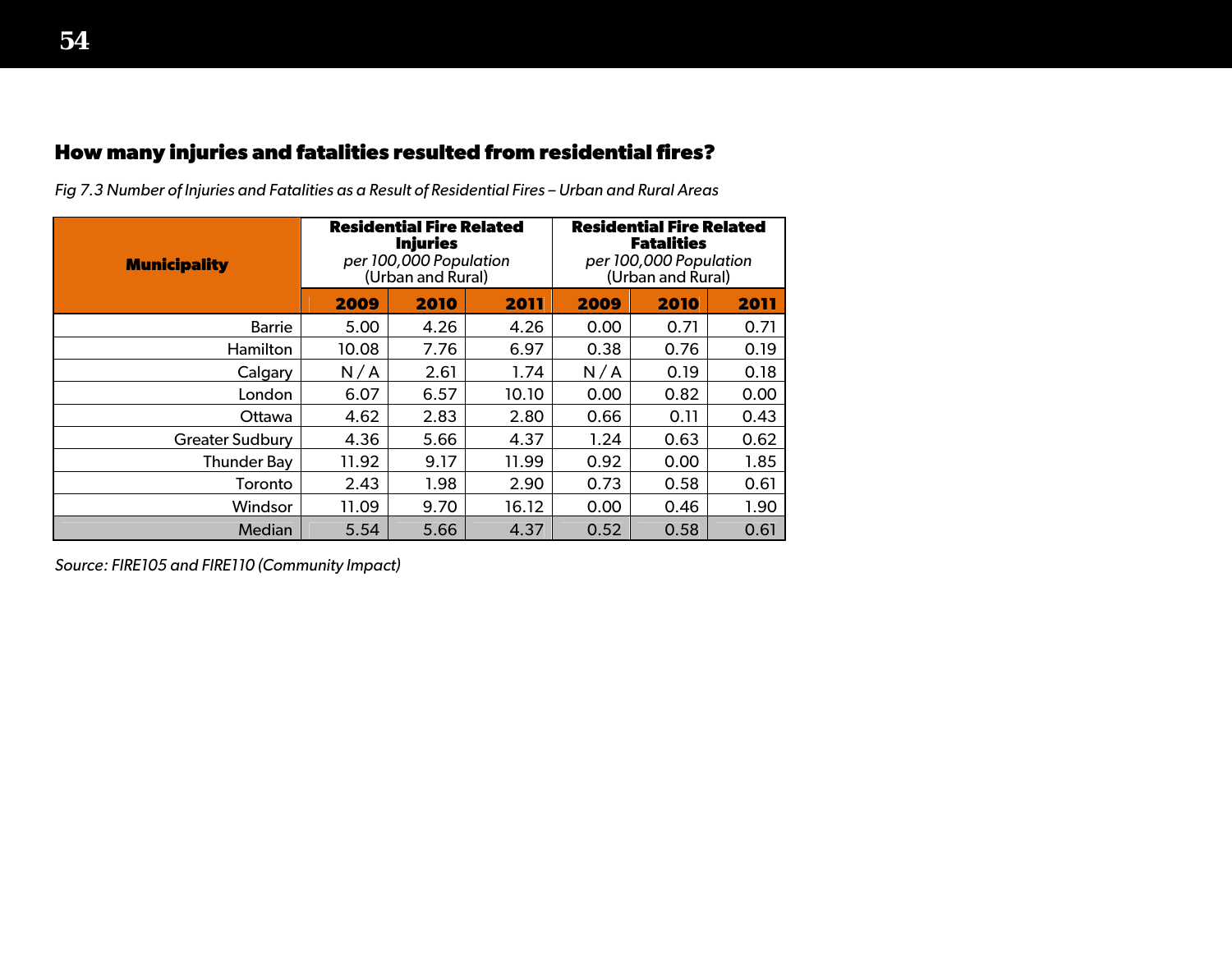# **How many fires resulted in property loss in urban areas?**



*Fig 7.4 Number of Residential Structural Fires with Losses per 1,000 Households (Urban Area)*

*Source: FIRE116 (Community Impact)*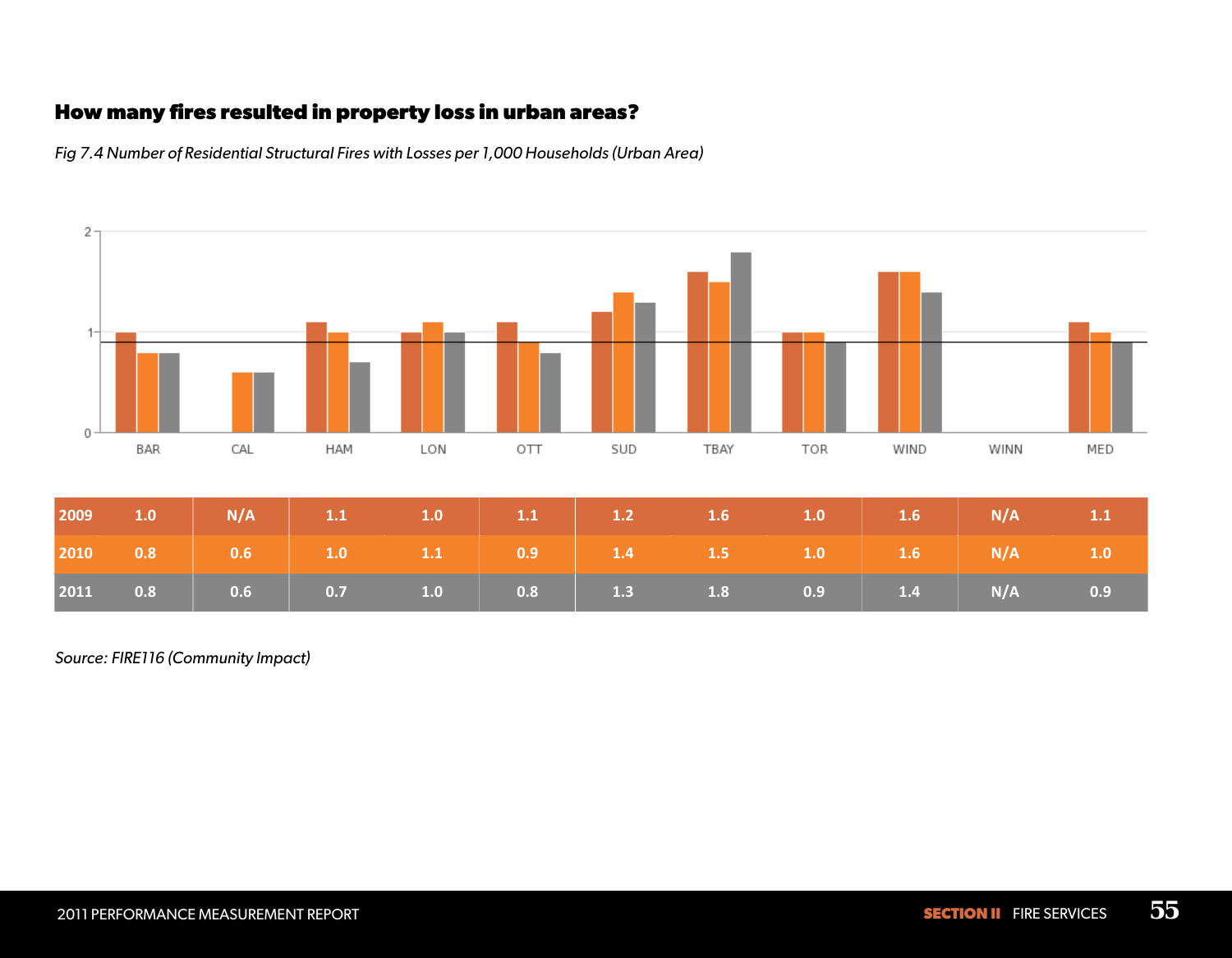### **How many fires resulted in property loss in rural areas?**

*Fig 7.5 Number of Residential Structural Fires with Losses per 1,000 Households (Rural Area)*



*Source: FIRE117 (Community Impact)*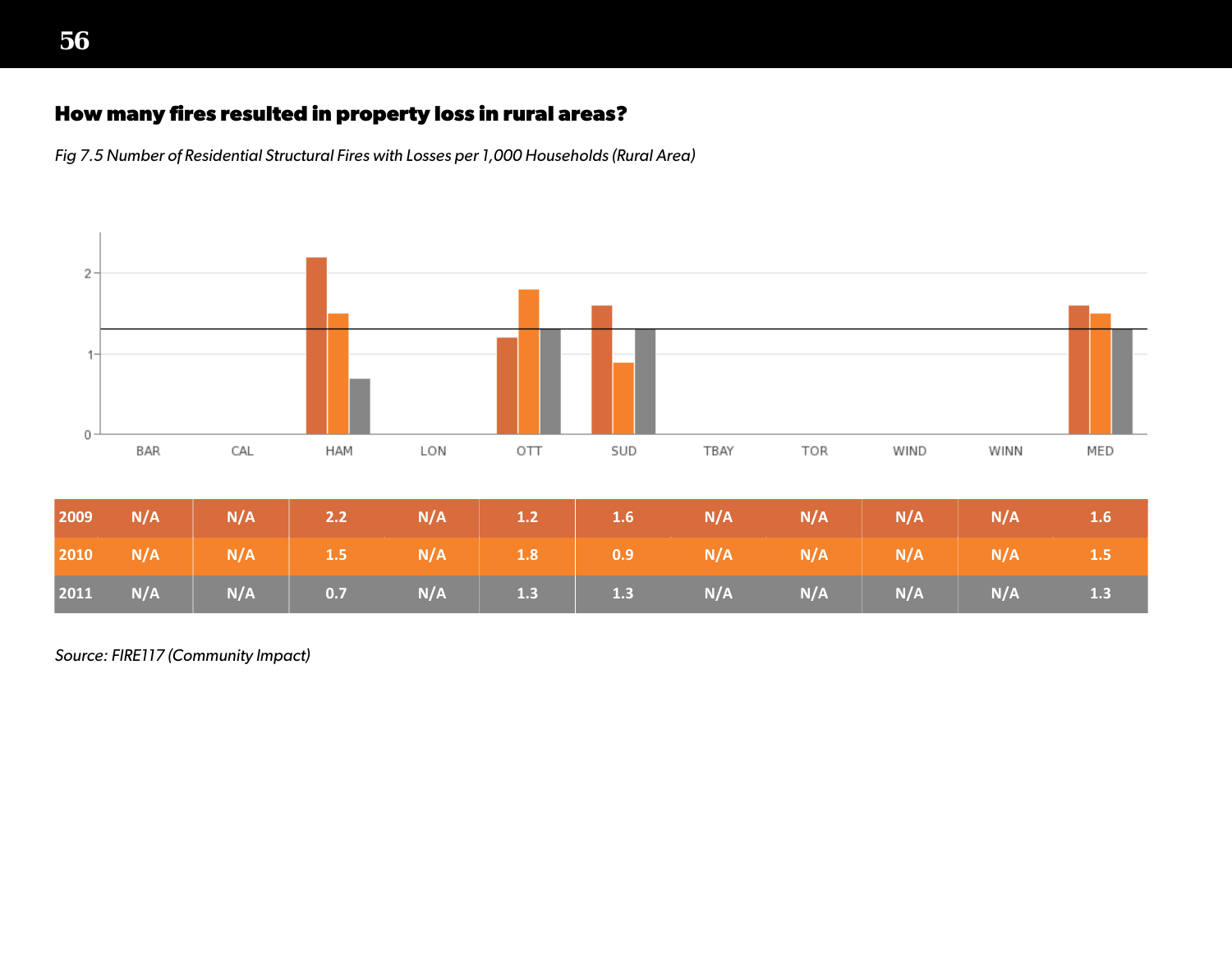### **How long does it take to respond to an emergency call from the time the fire station is notified to arrival at the emergency scene?**

*Fig 7.6 Station Notification Response Time (Urban Area)* 

*Fig 7.7 Station Notification Response Time (Rural Area)* 

| Fig 7.6             |       | <b>Station Notification Response Time</b><br><b>90th Percentile</b><br>(min:sec)<br><b>Urban Area</b> | Fig 7.7 |                         |
|---------------------|-------|-------------------------------------------------------------------------------------------------------|---------|-------------------------|
| <b>Municipality</b> | 2009  | 2010                                                                                                  | 2011    | <b>Municipality</b>     |
| <b>Barrie</b>       | 08:53 | 08:54                                                                                                 | 08:54   | Hamilton                |
| Calgary             |       | 07:36                                                                                                 | 07:15   | Ottawa                  |
| Hamilton            | 07:12 | 06:25                                                                                                 | 06:56   | Sudbury (Greater)       |
| London              | 06:05 | 06:13                                                                                                 | 06:13   | Median                  |
| Ottawa              | 06:45 | 06:52                                                                                                 | 07:00   | Source: FIRE406 (Custon |
| Sudbury (Greater)   | 09:22 | 09:29                                                                                                 | 09:11   |                         |
| <b>Thunder Bay</b>  | 07:02 | 06:24                                                                                                 | 06:32   |                         |
| Toronto             | 06:40 | 06:42                                                                                                 | 06:47   |                         |
| Windsor             | 05:58 | 06:36                                                                                                 | 06:29   |                         |
| Median              | 06:54 | 06:42                                                                                                 | 06:56   |                         |

| $\overline{q}$ 7.6  | <b>Station Notification Response Time</b><br><b>90th Percentile</b><br>(min:sec)<br><b>Urban Area</b> |       | Fig 7.7 | <b>Station Notification Response Time</b><br><b>90th Percentile</b><br>(min:sec)<br><b>Rural Area</b> |       |       |       |
|---------------------|-------------------------------------------------------------------------------------------------------|-------|---------|-------------------------------------------------------------------------------------------------------|-------|-------|-------|
| <b>Municipality</b> | 2009                                                                                                  | 2010  | 2011    | <b>Municipality</b>                                                                                   | 2009  | 2010  | 2011  |
| Barrie              | 08:53                                                                                                 | 08:54 | 08:54   | Hamilton                                                                                              |       | 12:36 | 12:57 |
| Calgary             |                                                                                                       | 07:36 | 07:15   | Ottawa                                                                                                |       | 13:18 | 14:39 |
| Hamilton            | 07:12                                                                                                 | 06:25 | 06:56   | Sudbury (Greater)                                                                                     | 15:45 | 17:55 | 17:23 |
| London              | 06:05                                                                                                 | 06:13 | 06:13   | Median                                                                                                | 15:45 | 13:18 | 14:39 |
|                     |                                                                                                       |       |         |                                                                                                       |       |       |       |

Source: FIRE406 (Customer Service)

Source: FIRE405 (Customer Service)

*Note: Station Notification Response Time is from the point that fire station staff have been notified of an emergency call to the point when they arrive at the emergency scene. It does not include dispatch time.* 

*Note: 90th percentile means that 90% of all emergency calls have a station notification response time within the time period reflected in the graph.*

Comment: Rural area response times are impacted by larger geographic distances and the fact that volunteer firefighters must first travel to fire station.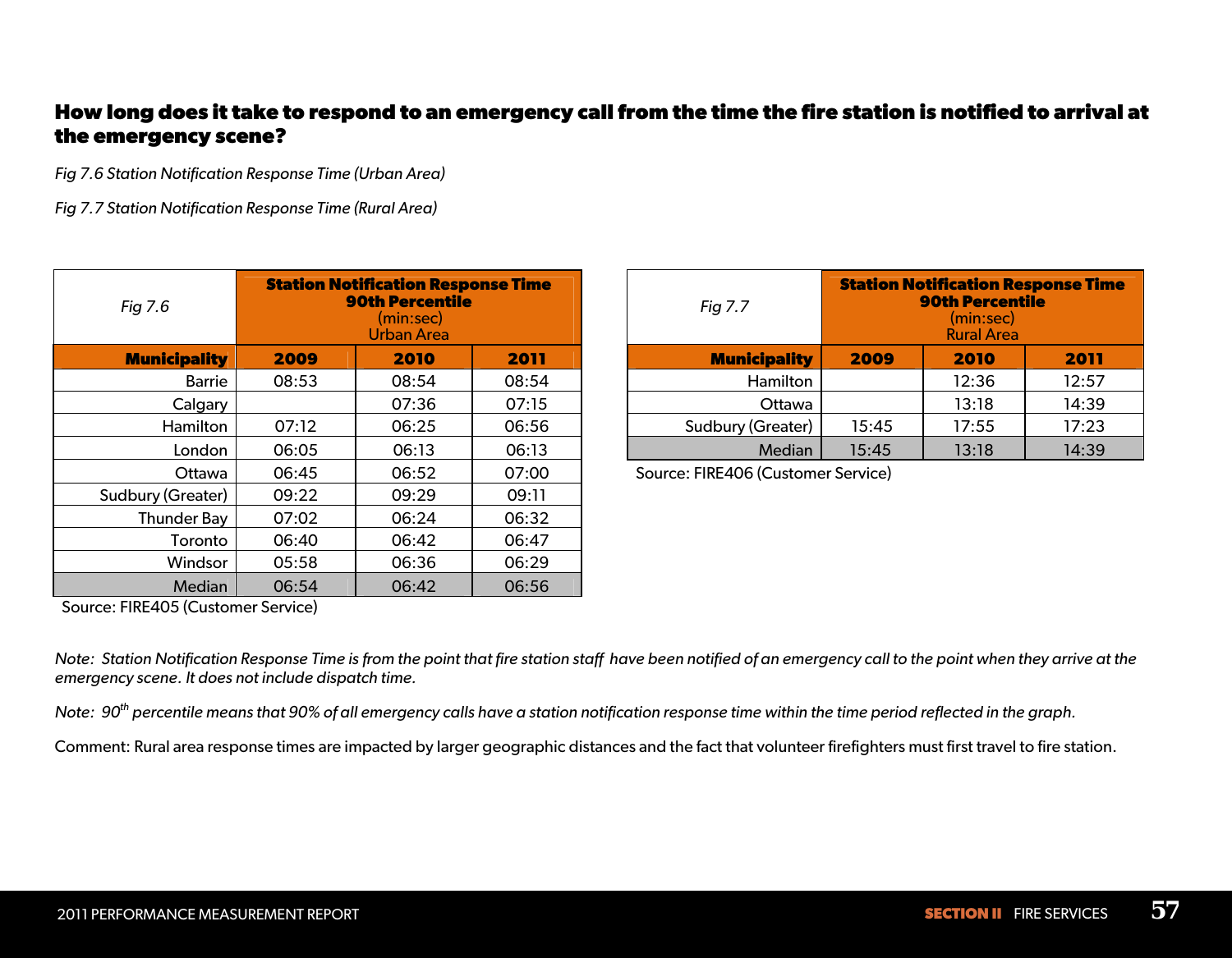### **How much does it cost per hour to have a front-line fire vehicle available in the rural areas?**

*Fig 7.8 Fire Operating Cost per Staffed In-service Vehicle Hour (Rural Area)*



#### *Source: FIRE304 (Efficiency)*

*Note: Front-line fire vehicles are pumpers, aerials, water tankers and rescue units.* 

Comment: In order to respond to emergencies, each municipality has a different mix of vehicle types and staffing modes, reflecting its fire and community risks. The cost per vehicle hour for rural areas served by volunteer firefighters tend to be much lower than urban areas served by full-time firefighters because volunteer firefighters are paid only for the hours in which they are actively responding to emergencies.

**58**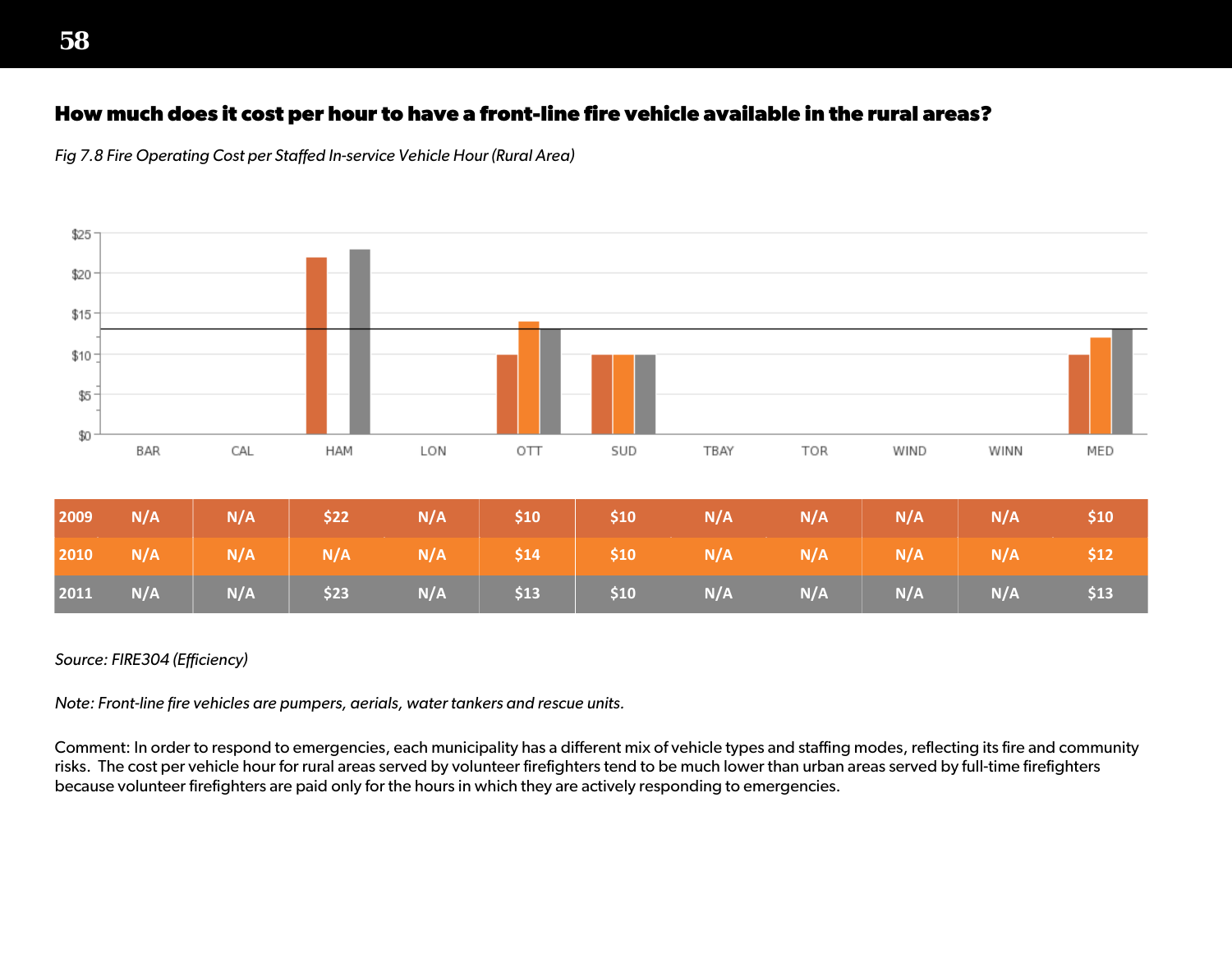### **How much does it cost per hour to have a front-line fire vehicle available in the urban areas?**



*Fig 7.9 Fire Operating Cost per Staffed In-service Vehicle Hour (Urban Area)*

#### *Source: FIRE305 (Efficiency)*

Comment: In order to respond to emergencies, each municipality has a different mix of vehicle types and staffing modes, reflecting its fire and community risks. The cost per vehicle hour for rural areas served by volunteer firefighters tend to be much lower than urban areas served by full-time firefighters because volunteer firefighters are paid only for the hours in which they are actively responding to emergencies.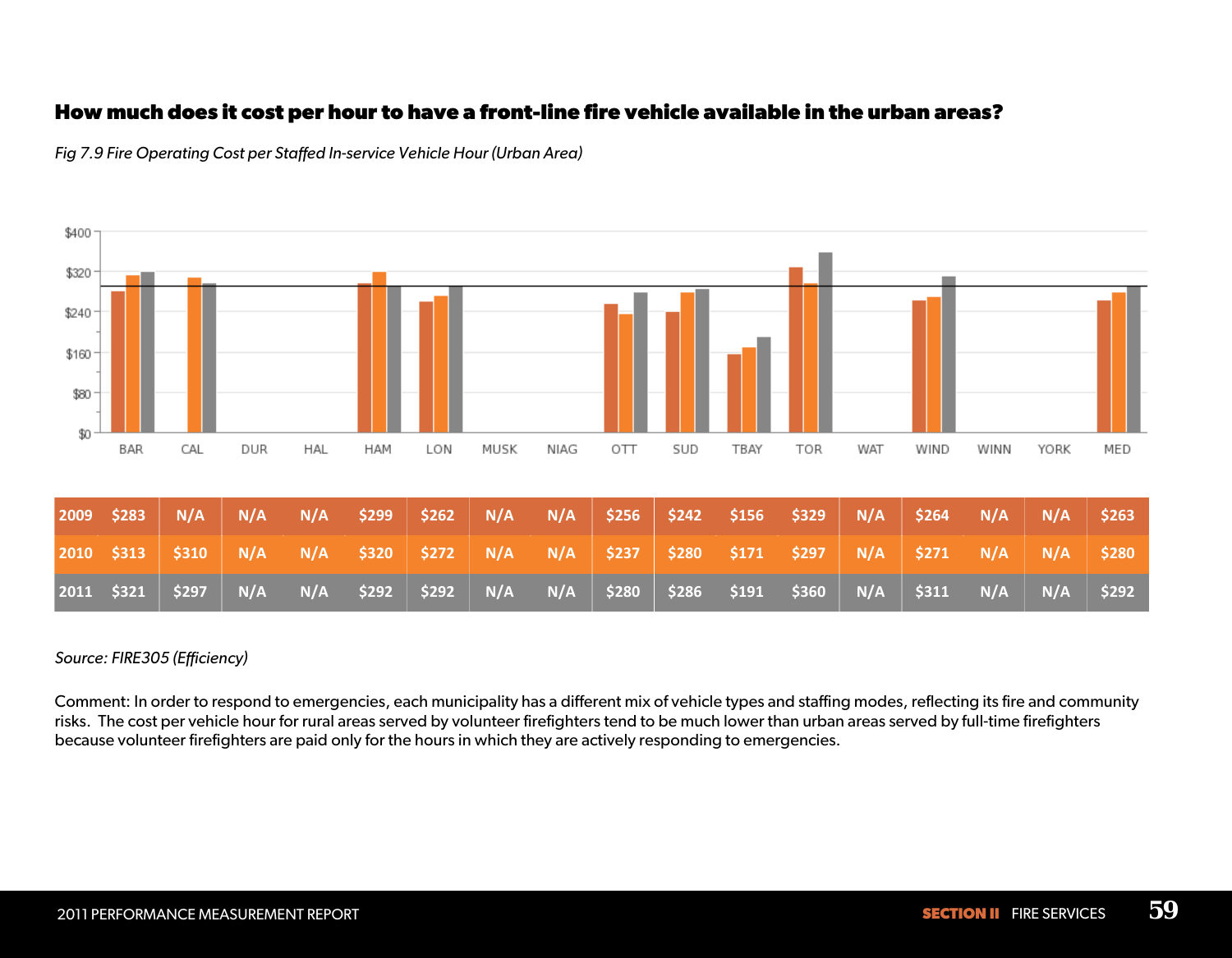### **What is the total cost per hour to have a front-line fire vehicle available in the rural areas?**





#### *Source: FIRE304T (Efficiency)*

*Note: Calculation includes amortization.*

Comment: In order to respond to emergencies, each municipality has a different mix of vehicle types and staffing modes, reflecting its fire and community risks. The cost per vehicle hour for rural areas served by volunteer firefighters tend to be much lower than urban areas served by full-time firefighters because volunteer firefighters are paid only for the hours in which they are actively responding to emergencies.